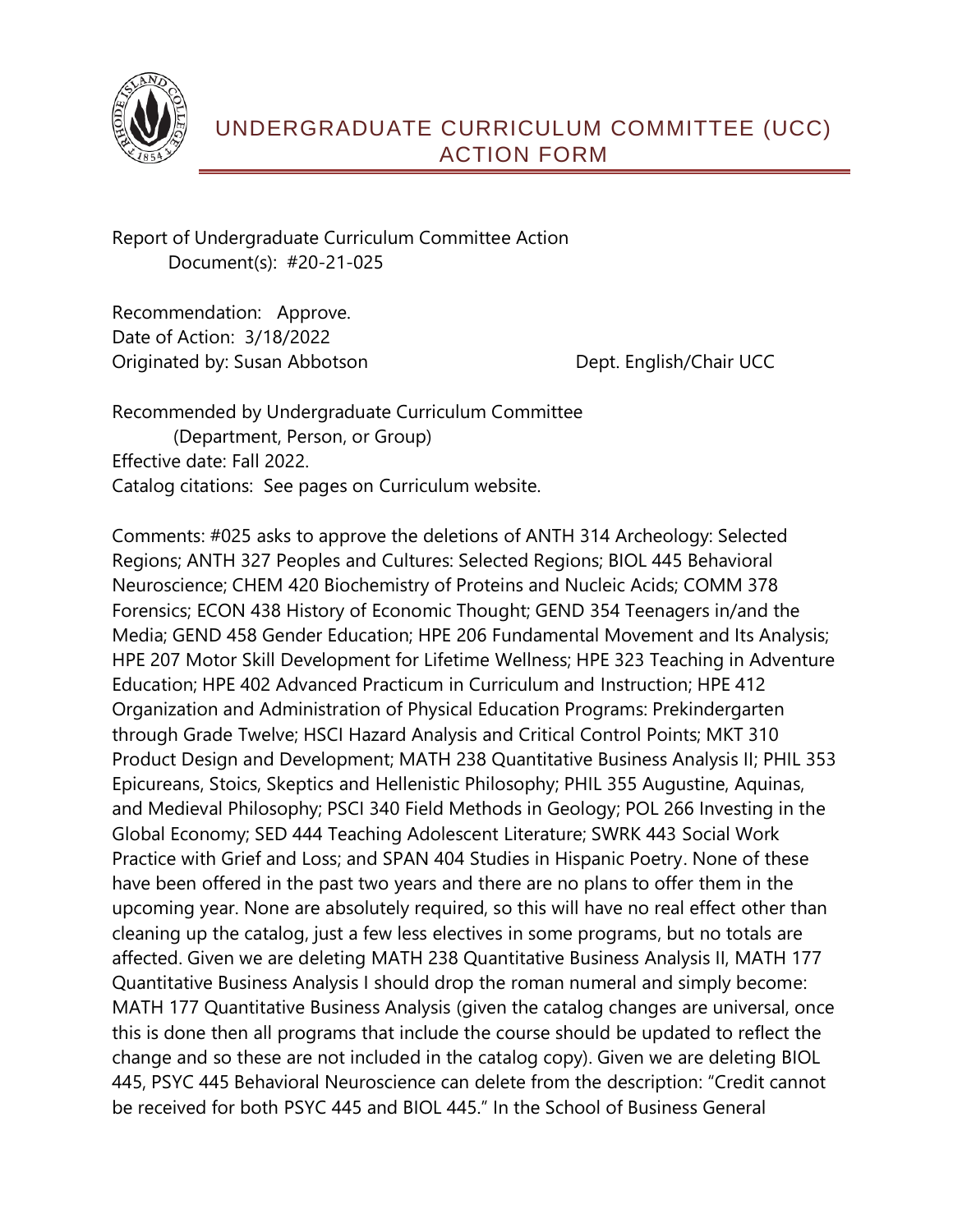Information section regarding the Suggested Sequence of Courses there is a reference to MATH 238 that should be deleted. Records also has two listings for LAS 363 Seminar: Topics in Latin American Studies. This course needs to be kept, but one of the listings in Records should be inactivated.

## APPROVALS

Chair, Undergraduate Curriculum Committee: Susan Abbotson

Date: 3/18/2022

Report of Undergraduate Curriculum Committee Action Document(s): #21-22-026

Recommendation: Approve. Date of Action: 3/18/2022

Originated by: Moonsil Kim Dept. History/Co-Director Global Studies

Recommended by Undergraduate Curriculum Committee (Department, Person, or Group) Effective date: Fall 2022. Catalog citations: See pages on Curriculum website.

Comments: #026 asks to approve a revision to prerequisites of the Global Studies capstone GLOB 461 Seminar in Global Studies. We need to remove GLOB 365 The Atlantic World as a prerequisite as this course has been deleted, the remaining prerequisites are sufficient.

APPROVALS Chair, Undergraduate Curriculum Committee: Susan Abbotson

Date: 3/18/2022